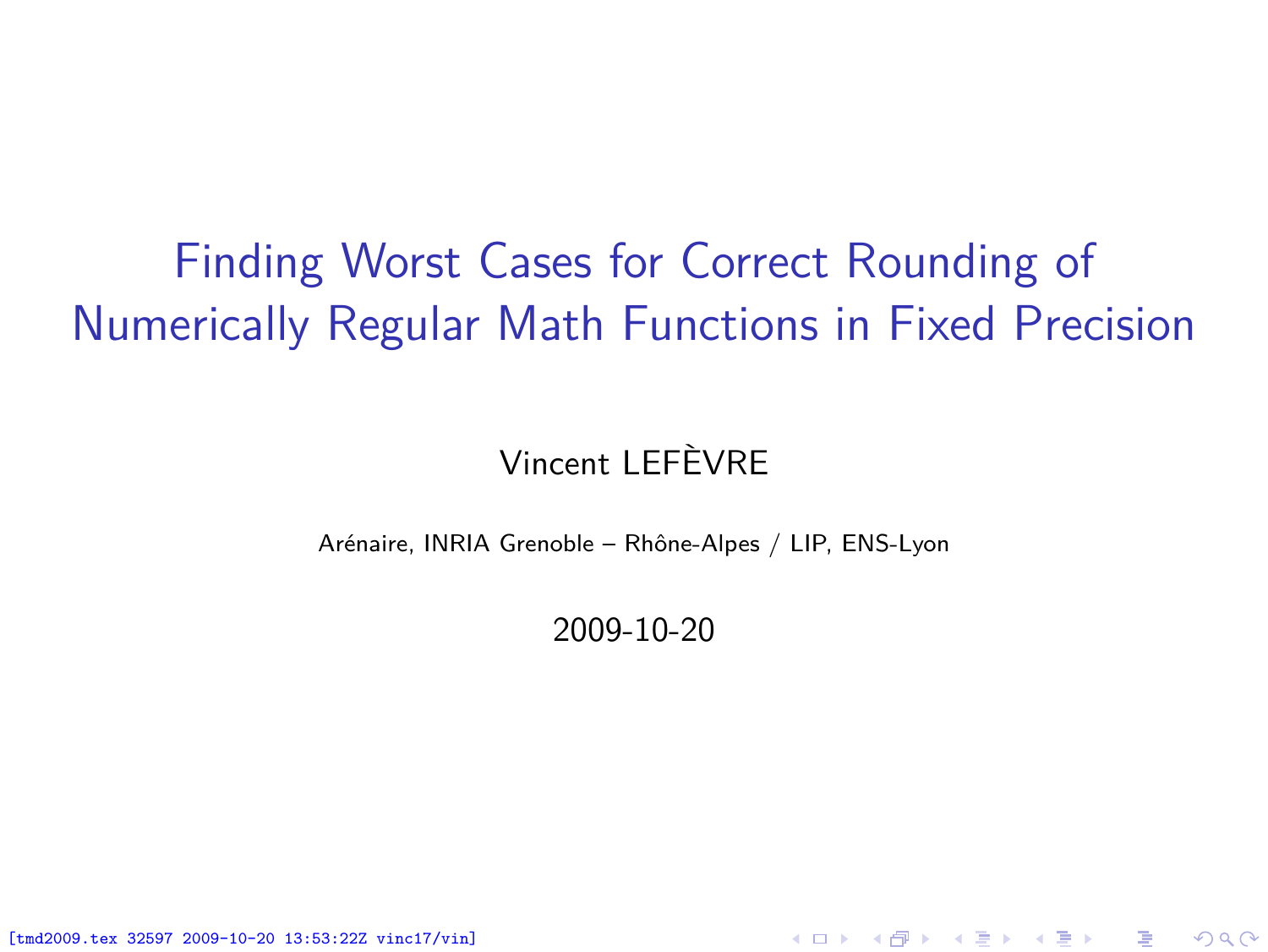#### **History**

#### **Main facts about the search for worst cases itself:**

- 1996 First tests on exp between 1*/*2 and 1 in double precision (binary64) using finite differences on degree-2 polynomials (several months on *∼* 100 machines).
- October 1996 First ideas, which will give my algorithm that computes a lower bound on the distance between a segment and  $\mathbb{Z}^2$  (published in June 1997).

1996–1998 First implementations.

- January 1999 Last rewrite from scratch, with pen-and-paper proof. The datatypes have not changed since!
- October 2002 SLZ (not used in my binary64 tests).
- January 2003 Switch from Sparc assembly to C with 64-bit types (algo with divisions)  $+$  mpn layer of GMP (hierarchical approximations).

May 2004 Variant of my algorithm implemented.

June 2005 Arith-17 paper (new proof of my algorithm, variants).

 $\Omega$ 

メロメメ 御 メメ きょくきょう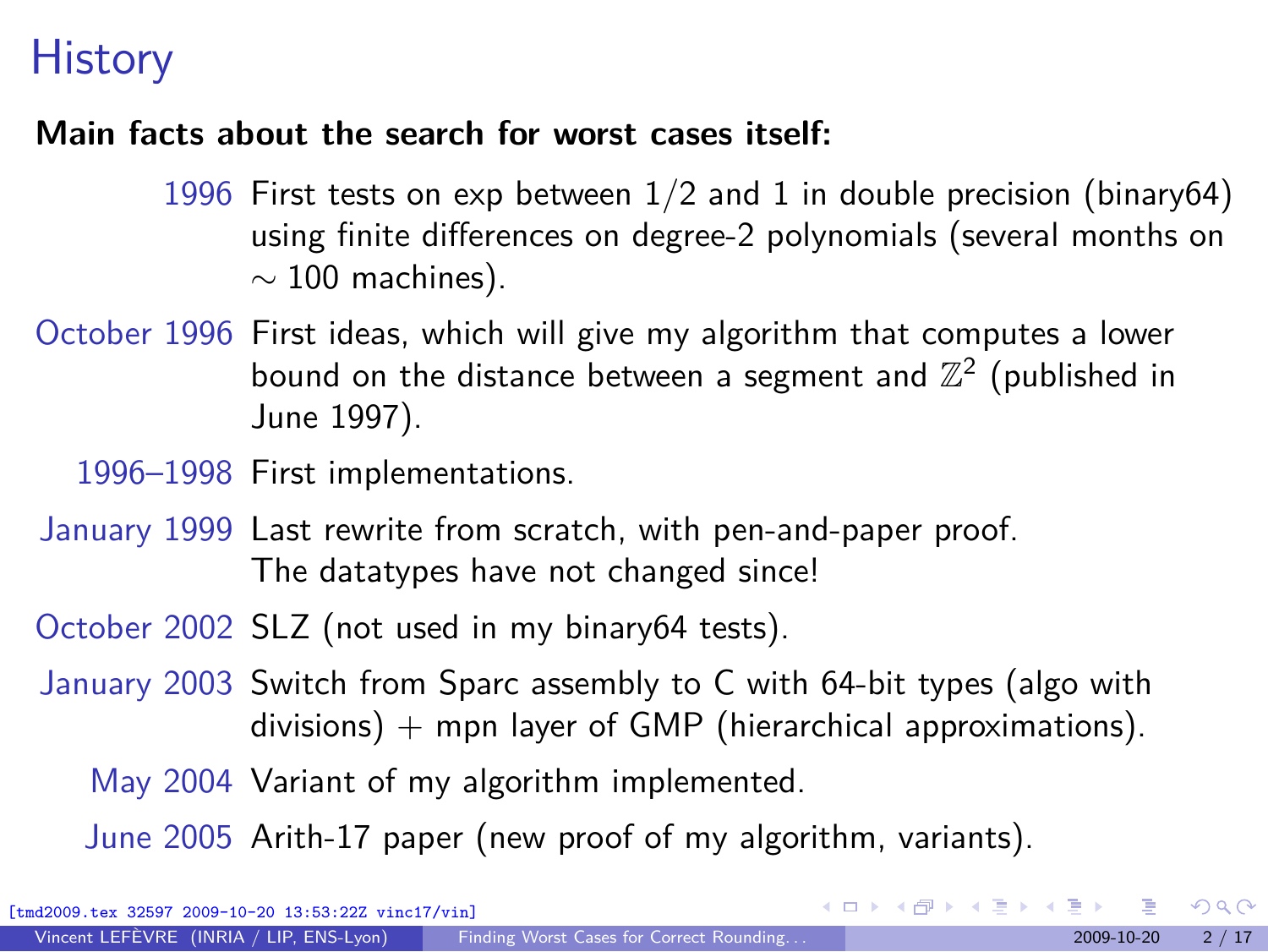# History [2]

#### **Reliability:**

- January 2001 Important bug fix (worst cases may be missed).
- January 2003 Important bug fix (same bug).
- February 2003 Important bug fix (same bug). Testcase.
	- March 2003 Important bug fix (C version from January).
	- March 2003 Detect bad GMP installations.
		- June 2004 More data loss detection (communications with Maple).
- February 2005 Important bug fix (in variant from May 2004).
	- May 2009 Detect some bugs (in my code, the compiler, the Linux kernel, etc.) from the first-step results: check that all results look like worst cases and that the number of potential worst cases is not smaller than some bound (probabilistic hypotheses). To be tested/completed.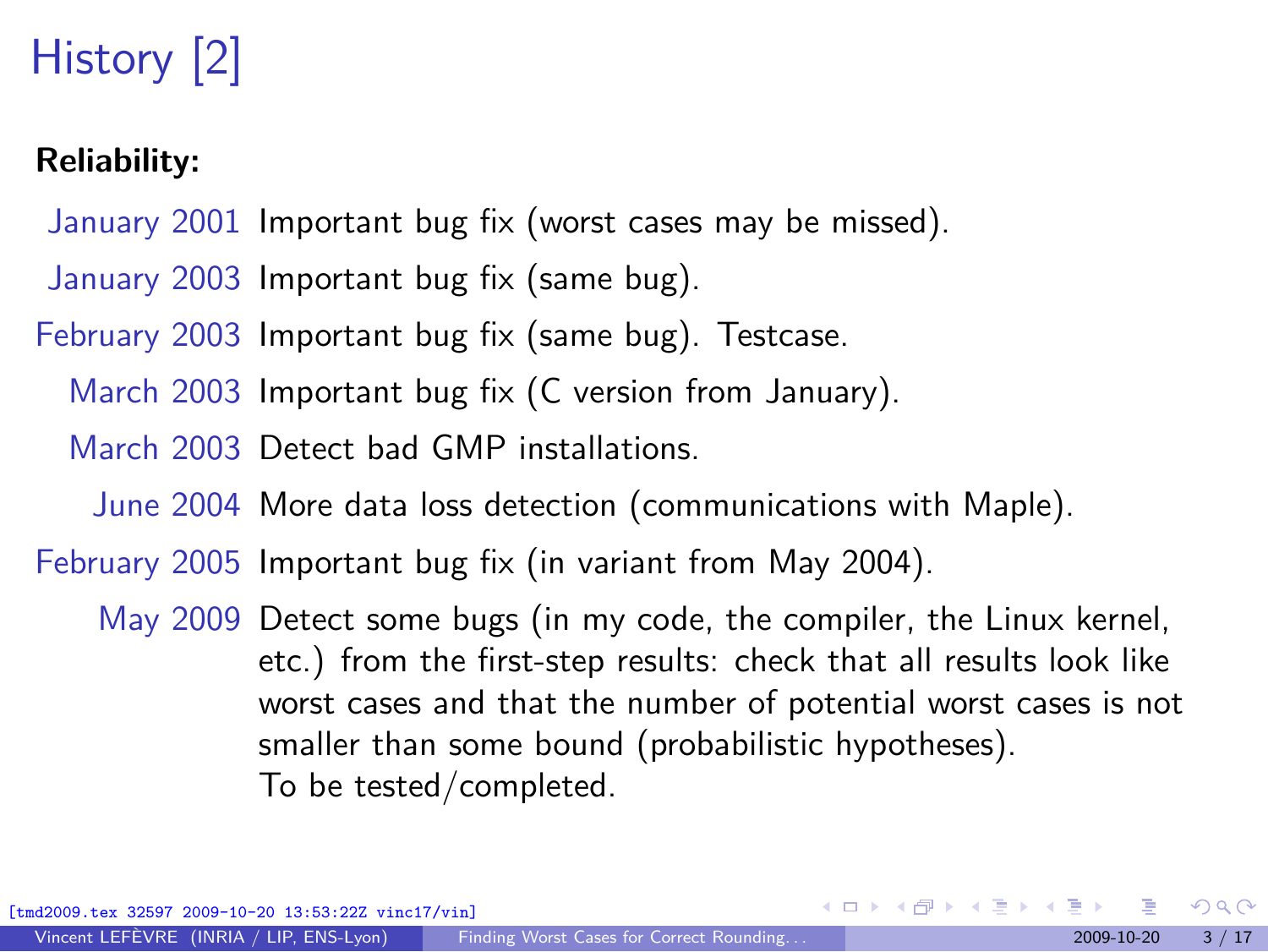#### The Problem

**Goal:** the exhaustive test of the elementary functions for the TMD in a fixed precision (e.g., in binary64), i.e. "find all the breakpoint numbers  $x$  such that  $f(x)$  is very close to a breakpoint number".

Breakpoint number: machine number or midpoint number.

*→* Worst cases for f and the inverse function f *−*1 .

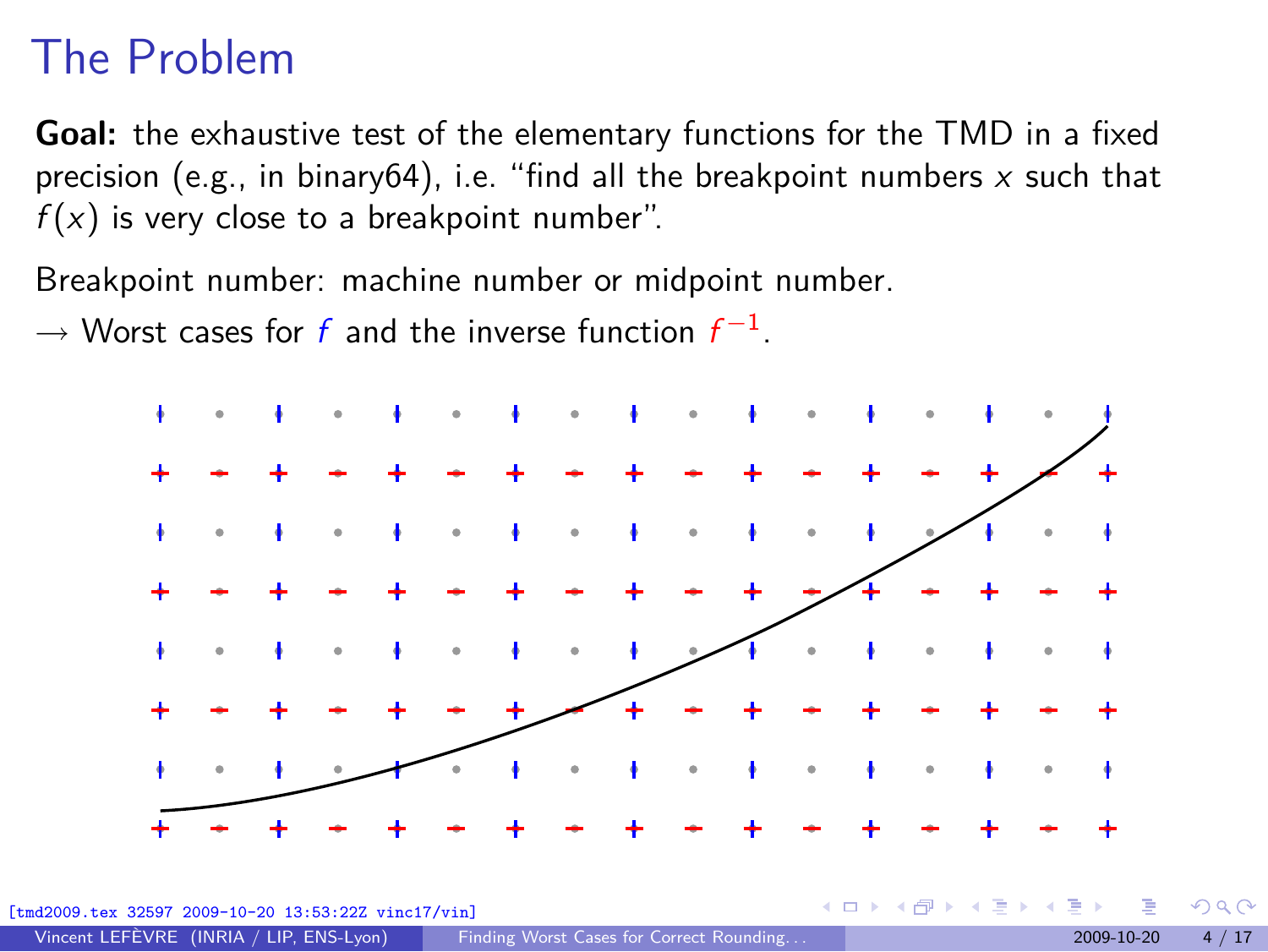## Hierarchical Approximations by Polynomials

**Current implementation** (but one could have more than 3 levels):



- Finding approximations must be very fast: from the previous one.
- Degree-1 polynomials: fast algorithm that computes a lower bound on the distance between a segment and  $\mathbb{Z}^2$  (in fact, this distance, but on a larger domain)  $[filter] + slower algorithms$  when needed.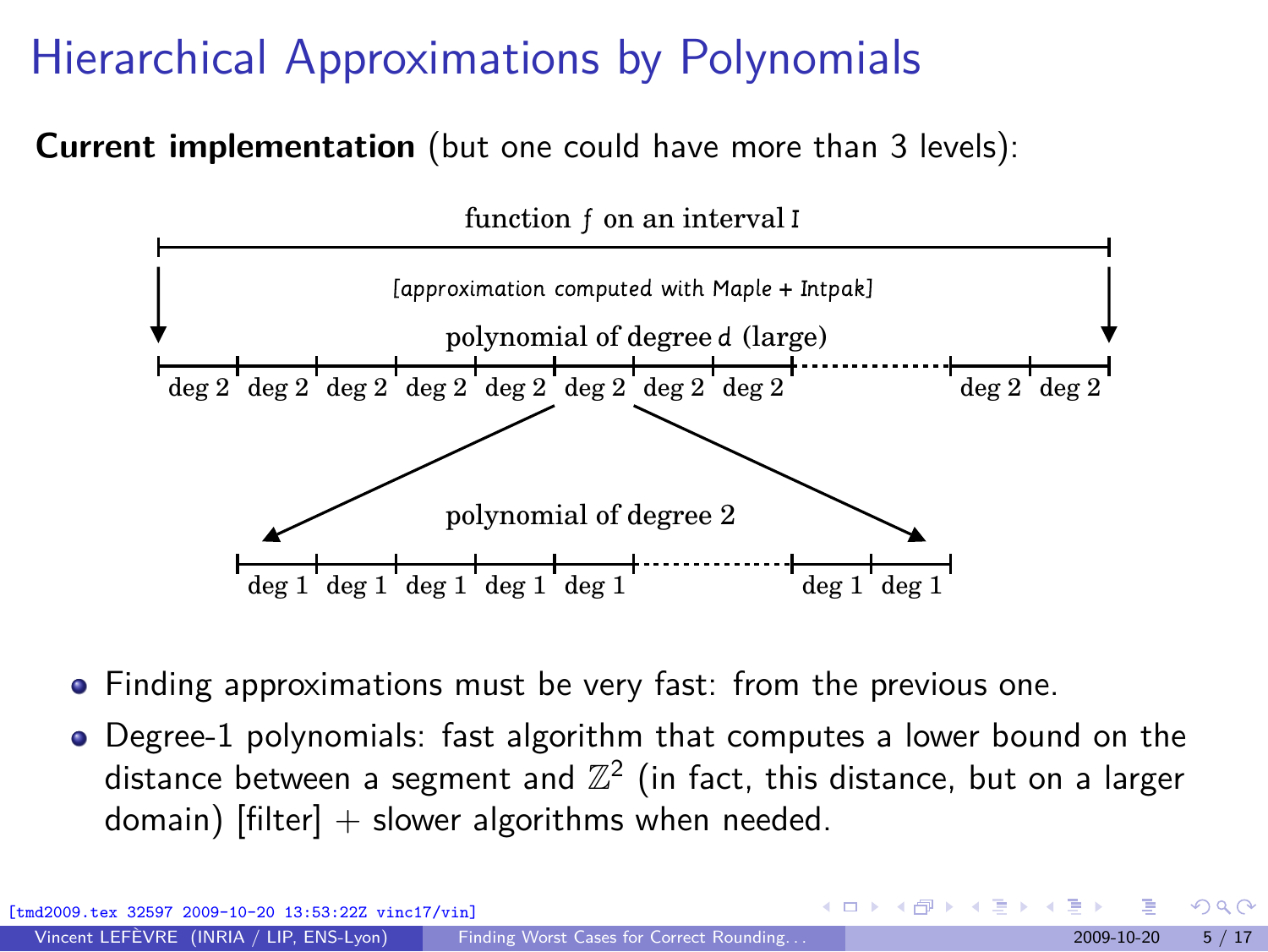#### Computing the Successive Values of a Polynomial

Example:  $P(X) = X^3$ . Difference table:



On the left: coefficients in the basis  $\left\{1, X, \frac{X(X-1)}{2}\right\}$ 2 *,* X(X *−* 1)(X *−* 2)  $\frac{1)(X-2)}{3!}, \ldots \bigg\}$ .

Can be done modulo some constant (very useful here).

Hierarchical approximations based on this method (regularly spaced intervals).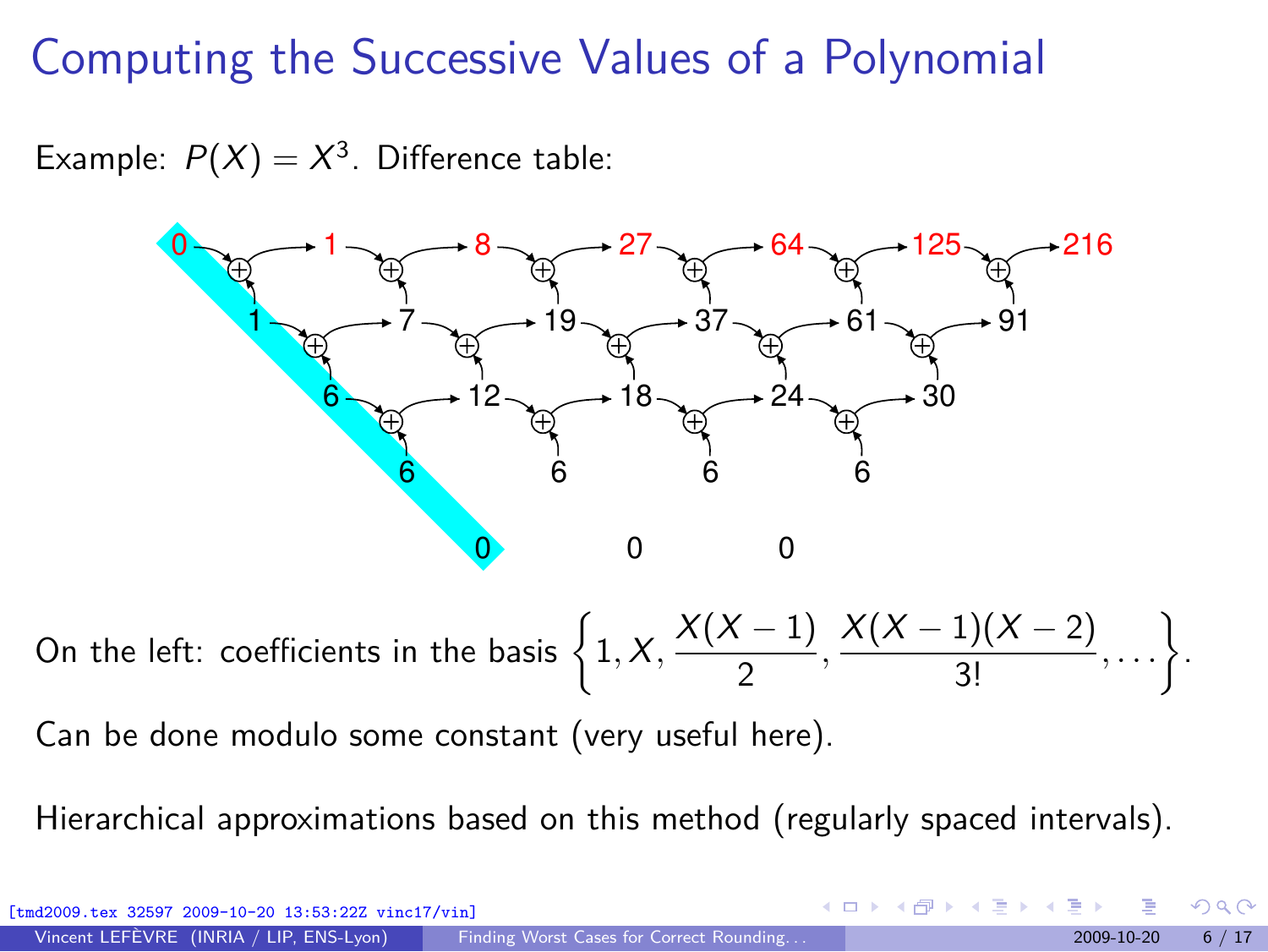#### The Problem With a Degree-1 Polynomial

In each interval:

- f is approximated by a polynomial of degree 1 *→* segment y = b *−* ax.
- Multiplication of the coordinates by powers of  $2 \rightarrow \text{grid} = \mathbb{Z}^2$ .

One searches for the values *n* such that  ${b - n.a} < d_0$ , where *a*, *b* and  $d_0$  are real numbers and  $n \in [0, N - 1]$ .

*{*x*}* denotes the positive fractional part of x.



 $\left\{ \begin{array}{ccc} \square & \rightarrow & \left\{ \bigcap \mathbb{R} \right\} & \rightarrow & \left\{ \bigcap \mathbb{R} \right\} & \rightarrow & \left\{ \bigcap \mathbb{R} \right\} \end{array} \right.$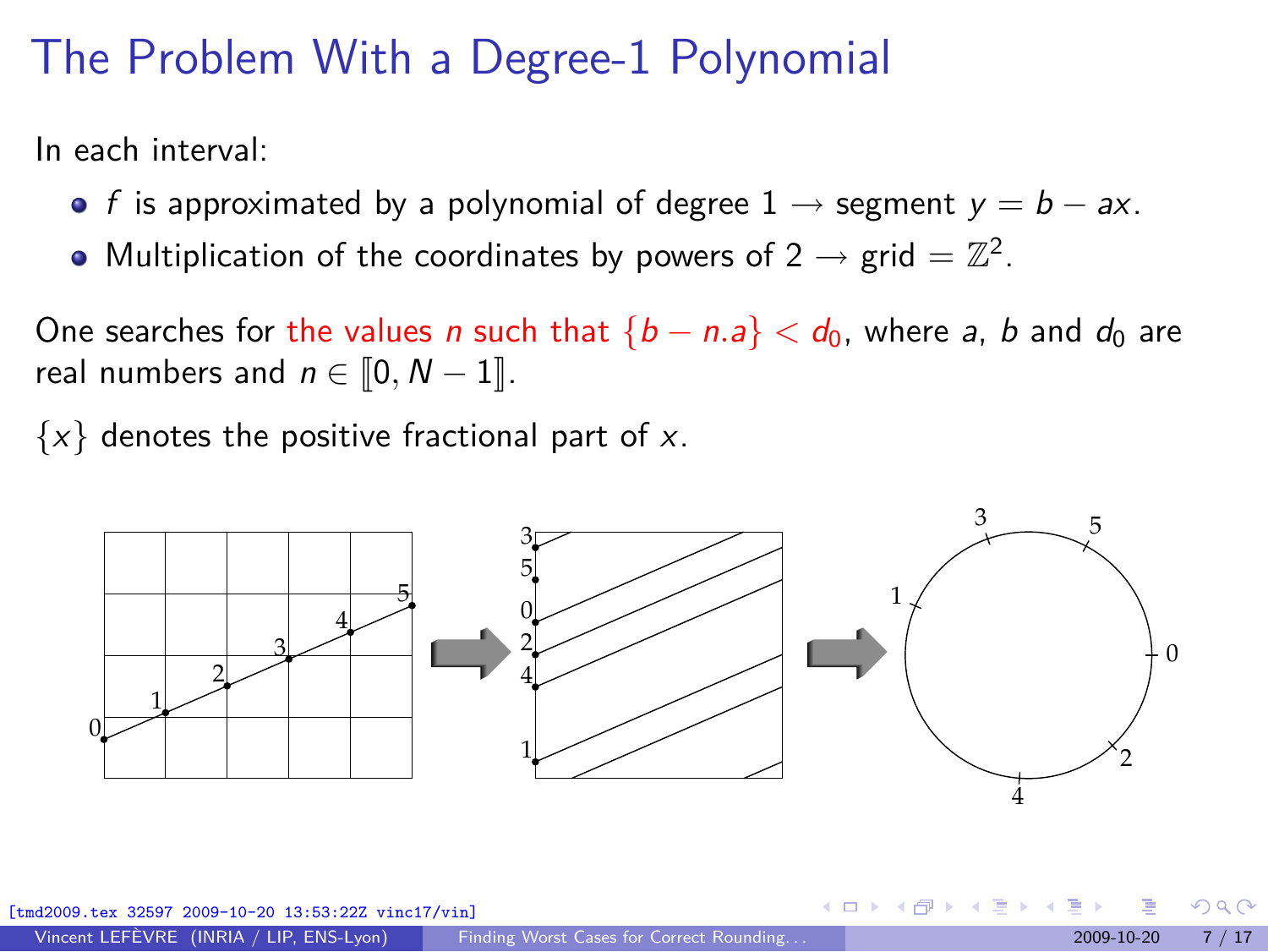### The Problem With a Degree-1 Polynomial [2]

- We chose a positive fractional part instead of centered.
	- $\rightarrow$  An upward shift is taken into account in b and  $d_0$ .
- If a is rational, then the sequence 0*.*a, 1*.*a, 2*.*a, 3*.*a, . . . (modulo 1) is periodical.
	- $\rightarrow$  This makes the theoretical analysis more difficult.

 $\rightarrow$  In the proof, one assumes that *a* is irrational, or equivalently, that a is a rational number  $+$  an arbitrary small irrational number.

But in the implementation, a is rational.

- *→* Extension to rational numbers by continuity.
- *→* Care has to be taken with the inequality tests since
	- $\blacktriangleright$  they are not continuous functions;
	- $\triangleright$  problems can occur when the period has been reached: endless loops...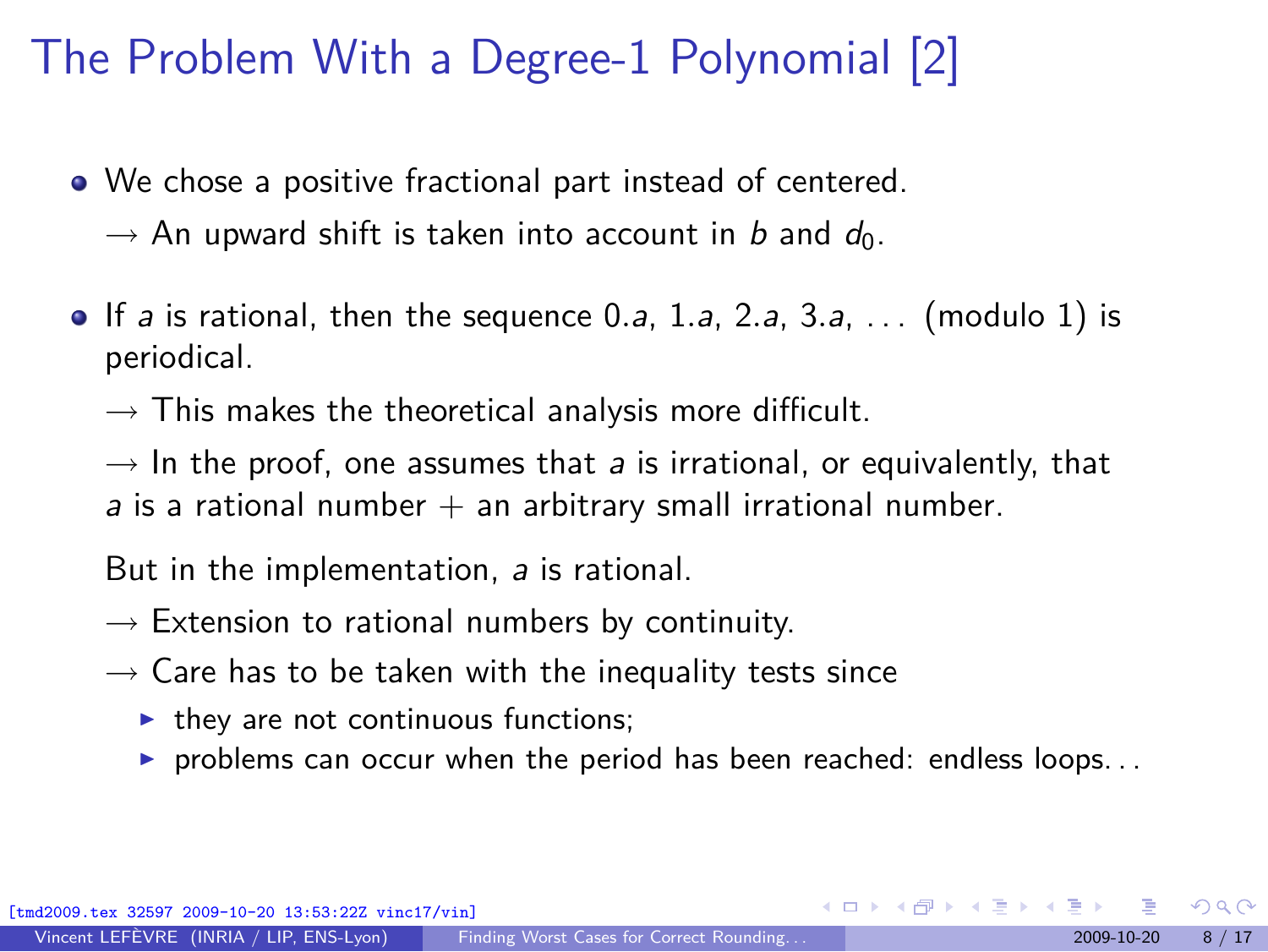#### Notations / Properties of k.a mod  $1$   $(0 \leq k \leq n)$

Properties of the two-length configurations  $C_n = \{k.a \in \mathbb{R}/\mathbb{Z} : k \in \mathbb{N}, k < n\}$ , to be proved by induction:

- **•** Intervals x<sub>0</sub>, x<sub>1</sub>, ..., x<sub>u−1</sub> of length x, where x<sub>0</sub> is the left-most interval and  $x_r = x_0 + r.a$  (translation by r.a modulo 1).
- **•** Intervals y<sub>0</sub>, y<sub>1</sub>, ..., y<sub>v−1</sub> of length y, where y<sub>0</sub> is the right-most interval and  $y_r = y_0 + r.a$  (translation by r.a modulo 1).
- Total number of points (or intervals):  $n = u + v$  (determined by induction).

In short: **2 primary intervals**  $x_0$  (left) and  $y_0$  (right) + images.

**Initial configuration:**  $n = 2$ ,  $u = v = 1$ .

 $-10-20$   $13:53:22Z$  vinc $17/\text{vin}$ 

 $\Omega$ 

イロメ イ団メ イモメ イモメー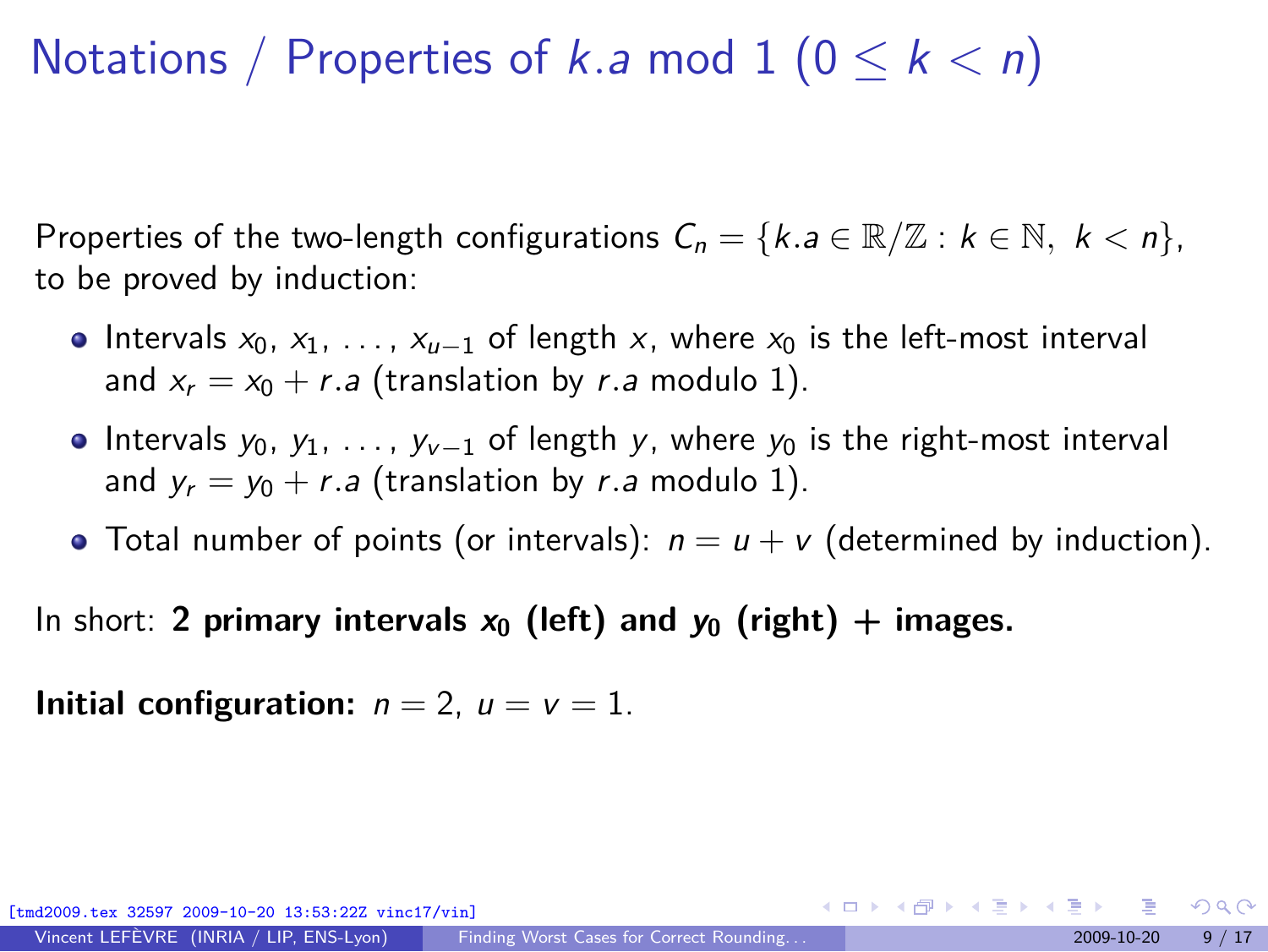## Example: The First Configurations

with a = 17*/*45.



Note: scaling by 45 on the figure.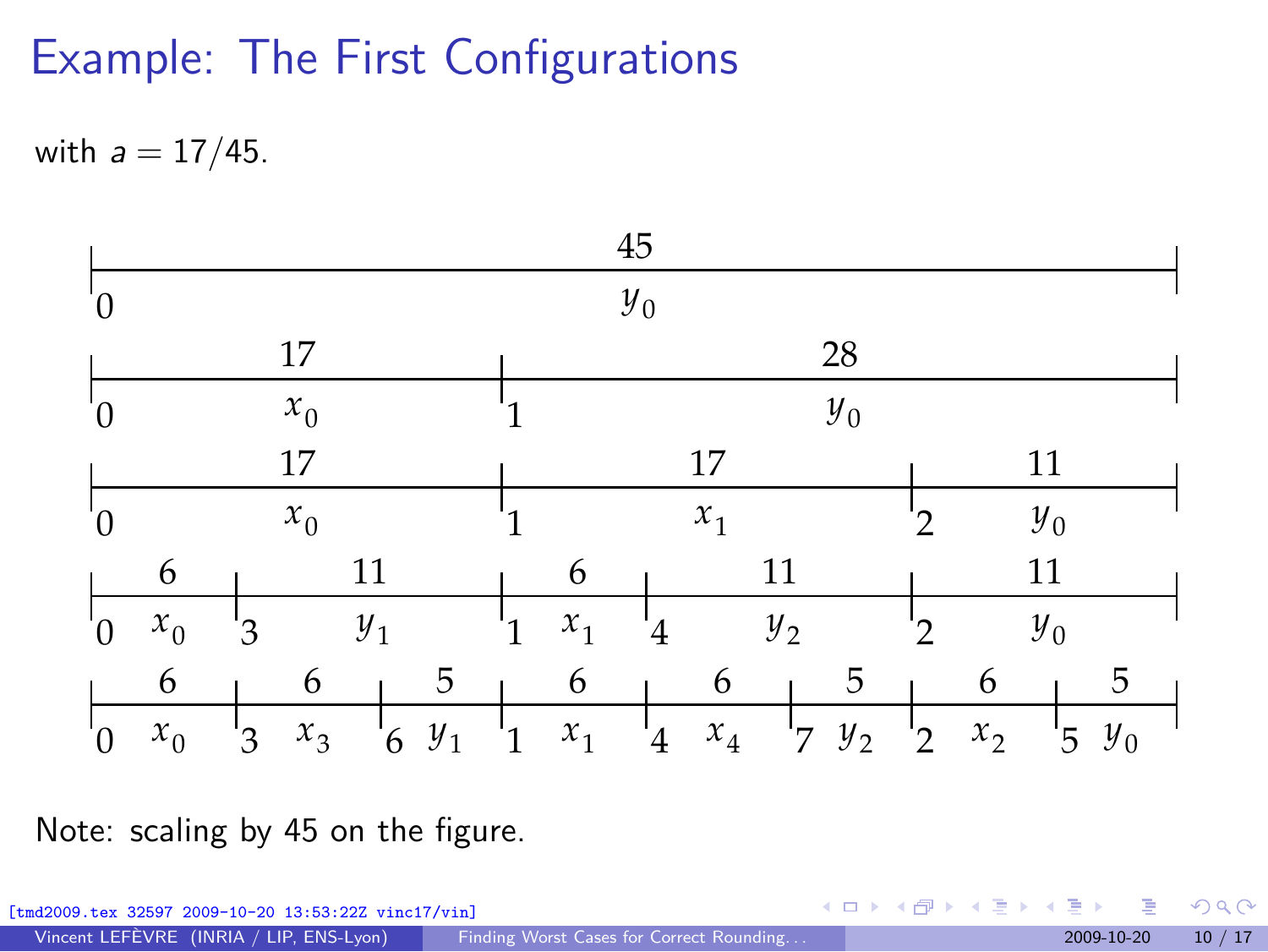#### From a Configuration to the Next One

The main idea: when adding new points, one of the primary intervals (no inverse image) is affected first, then all its images are affected in the same way. For instance, see both intervals of length 17 on the figure.

- Since *a* is irrational, *n.a* is strictly between two points of smaller indices, one of which, denoted  $r$  is non zero.
- Therefore the points of indices r *−* 1 and n *−* 1 (obtained by a translation) are adjacent, and their distance *ℓ* is either x or y. *→* Same distance *ℓ* between the points of indices r and n.
- **•** Thus the new point *n* splits an interval of length  $h = max(x, y)$  into two intervals of respective lengths  $\ell = \min(x, y)$  and  $h - \ell$ .
- **•** The length  $h l$  is new, therefore the corresponding interval does not have an inverse image (i.e. by adding *−*a).
- Therefore this interval has as a boundary point of index 0.
- $\rightarrow$  As a consequence, the point of index *n* is completely determined.

 $\Omega$ 

K ロ > K 個 > K 경 > K 경 > X 경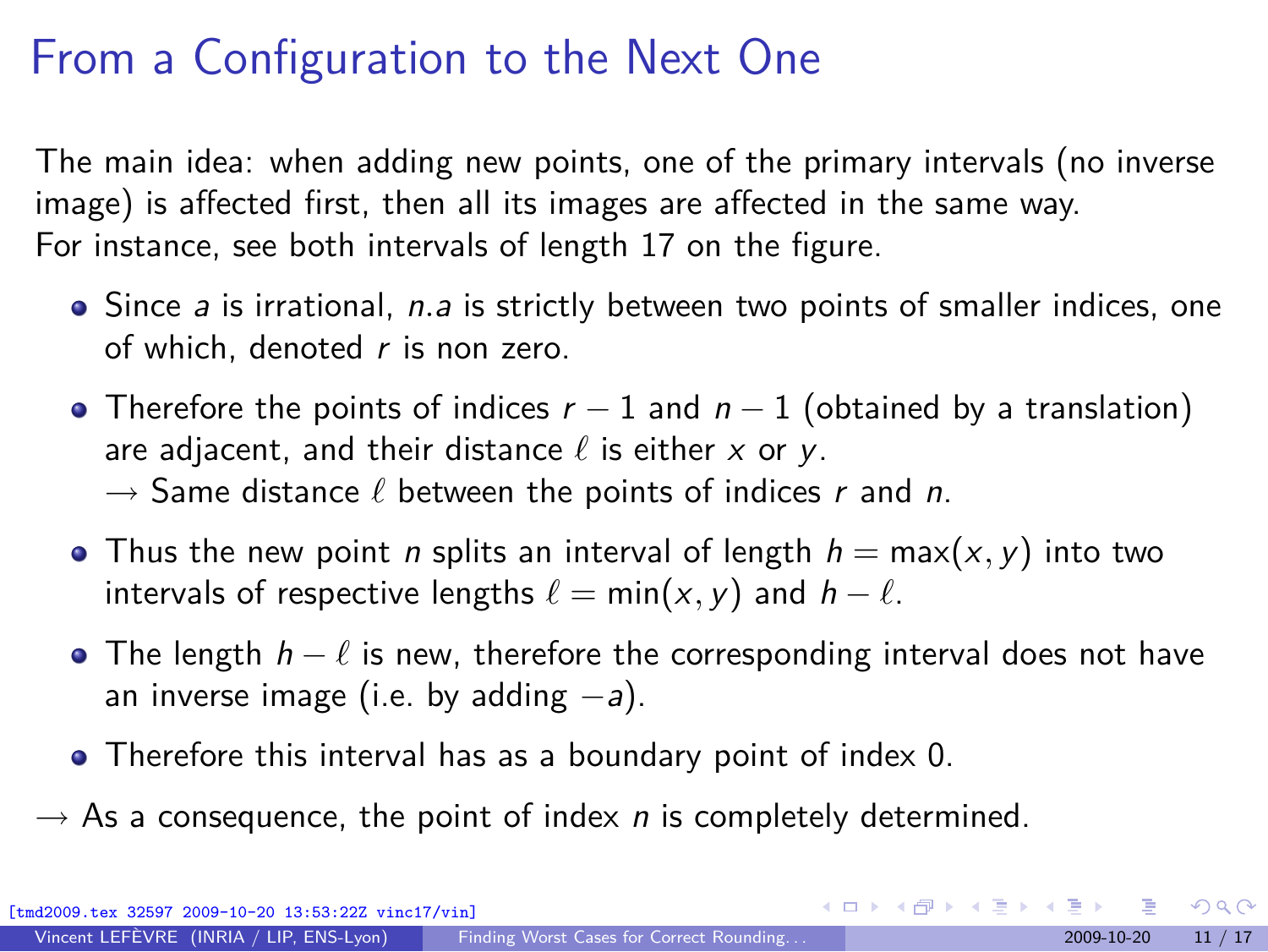## From a Configuration to the Next One [2]

The other intervals of length  $h$  will be split in the same way, one after the other with increasing indices (translations by  $a$ ).

- Indices of the intervals of length h *− ℓ*: these are the indices of the corresponding intervals of length h.
- Indices of the intervals of length *ℓ*: assume that *ℓ* = x (same reasoning for  $l = y$ ); the first interval of length x is obtained by a translation of an old interval of length x (as shown in previous slide), necessarily x<sub>u−1</sub> (the last one) since the image of xi*−*<sup>1</sup> is x<sup>i</sup> for all i *<* u. Thus this interval is x<sup>u</sup> and we have  $x_u = x_0 + u.a$ . The next intervals:  $x_{u+1}$ ,  $x_{u+2}$ , etc.

For the algorithm(s):

- We only need to focus on what occurs in the primary intervals.
- $\bullet$  At the same time, we track the position of the point  $b$ :
	- ightharpoonup whether it is in an interval  $x_k$  or in an interval  $y_k$ ;
	- $\triangleright$  its distance to the left endpoint of the interval.

 $\Omega$ 

メロメメ 御 メメ きょくきょう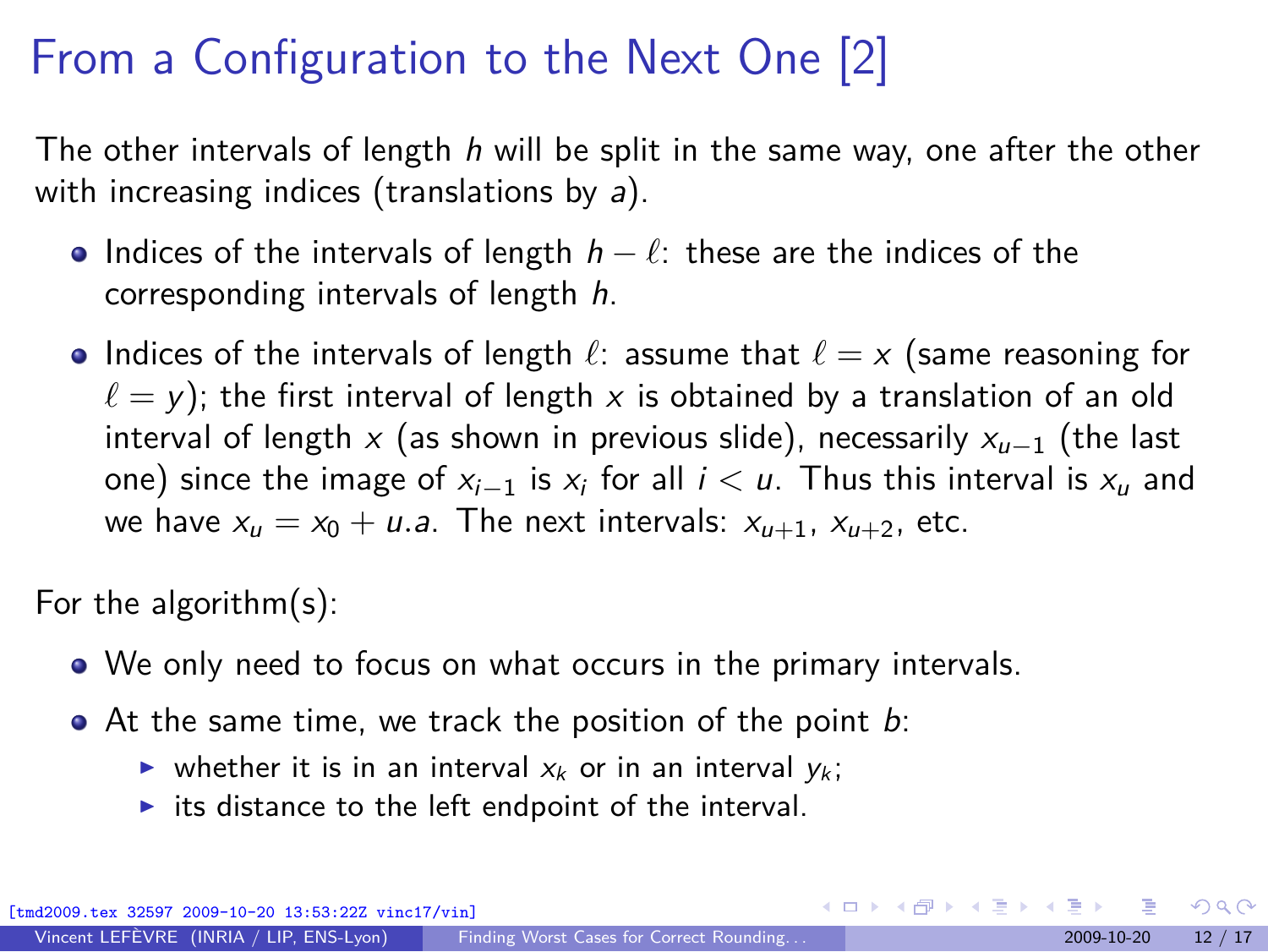#### The Algorithms

**Basic algorithm** (1997): returns a lower bound d on  ${b - n.a}$  for  $n \in [0, N - 1]$  $($  in fact,  $d$  is the exact distance for  $n \in [0, N' - 1]$ , where  $N \le N' < 2N$ .

**Here:** parameters chosen so that  $d > d_0$  in most intervals, allowing to immediately conclude that there are no worst cases in the interval.

**New algorithm** (mentioned in 1998): returns the index n *<* N of the first point such that  ${b - n.a} < d_0$ , otherwise any value  $\geq N$  if there are no such points.

Gives the information we need, but uses an additional variable, so that it is slower. Good replacement for the naive algorithm.

Another improvement: test with a shift (fast!) if it is interesting to replace a sequence of iterations by a single one with a division.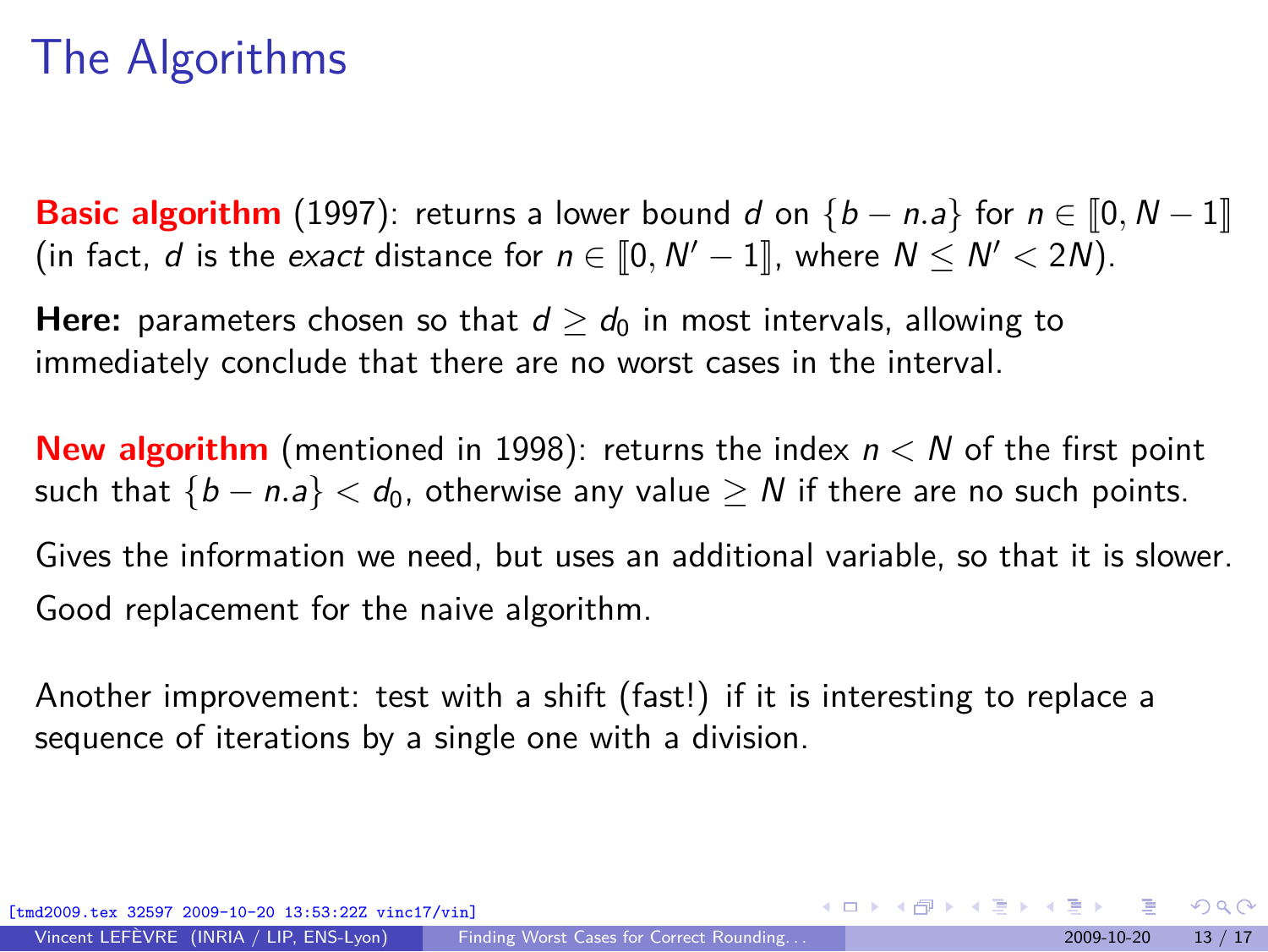# The Algorithms [2]

The necessary data:

- the lengths x and y, and the numbers u and v of these intervals;
- a binary value saying whether the point b is in an interval of length x or y;
- the index  $r$  of this interval (new algorithm only);
- $\bullet$  the distance d between b and the left endpoint of this interval.

Immediate consequence of the properties:

- the left endpoint of an interval  $x_r$  has index r;
- the left endpoint of an interval  $y_r$  has index  $u + r$ .

 $\Omega$ 

 $\left\{ \begin{array}{ccc} 1 & 0 & 0 \\ 0 & 1 & 0 \end{array} \right.$  ,  $\left\{ \begin{array}{ccc} \frac{1}{2} & 0 & 0 \\ 0 & 0 & 0 \end{array} \right.$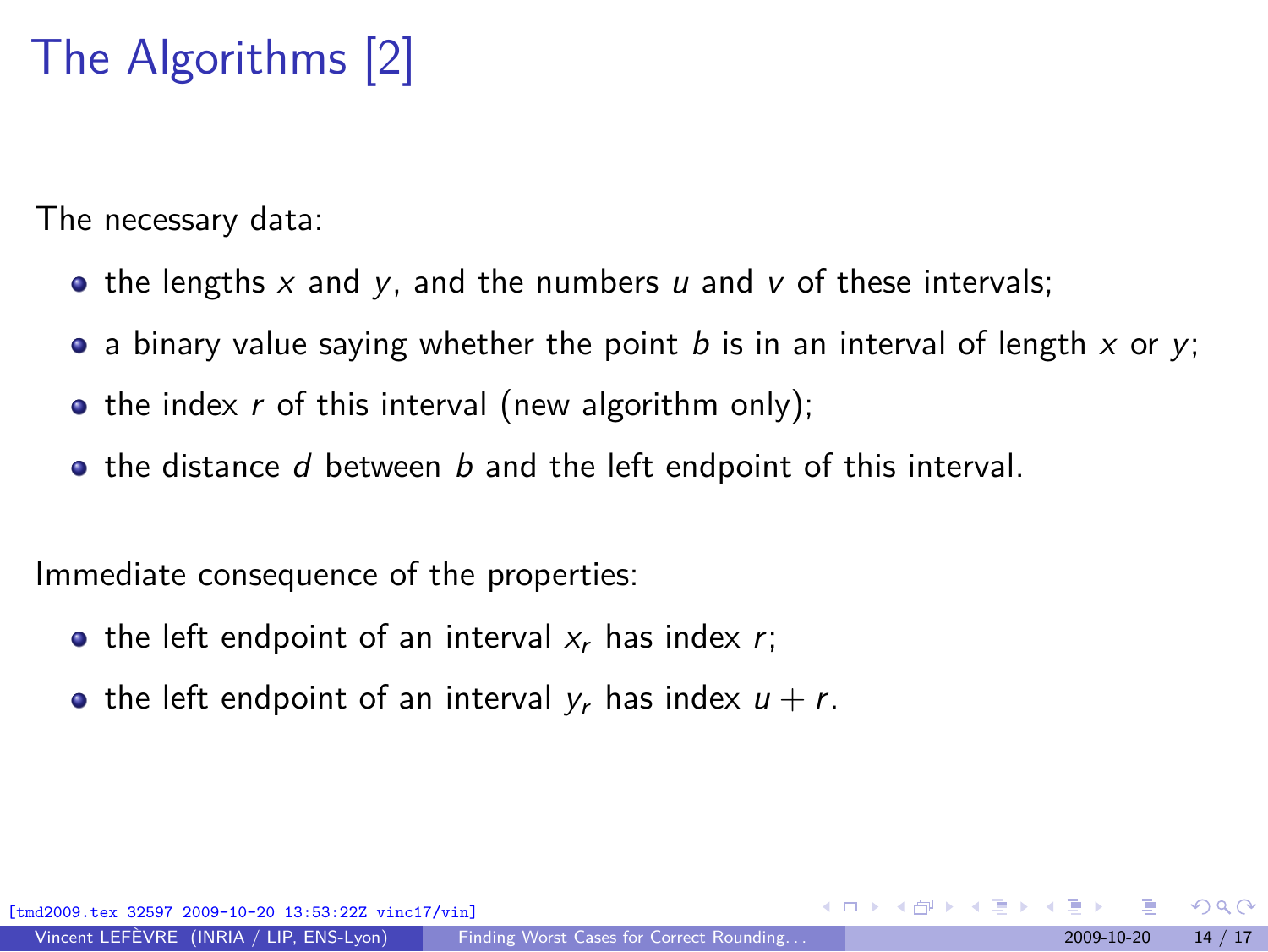#### Subtractive Version of the Algorithms

In red: additional statements for the new algorithm.

**Initialization:**  $x = \{a\}$ ;  $y = 1 - \{a\}$ ;  $d = \{b\}$ ;  $u = v = 1$ ;  $r = 0$ ; **if**  $(d < d_0)$  **return** 0

**Unconditional loop:**

\n
$$
\text{if } (d < x)
$$
\n

\n\n $\text{while } (x < y)$ \n

\n\n $\text{if } (u + v \geq N) \text{ return } N$ \n

\n\n $\text{if } (u + v \geq N) \text{ return } N$ \n

\n\n $\text{if } (u + v \geq N) \text{ return } N$ \n

\n\n $\text{if } (d \geq x) \text{ } r = r + v;$ \n

\n\n $\text{if } (d \geq x) \text{ } r = r + v;$ \n

\n\n $\text{if } v = v + u;$ \n

**else**

 $d = d - x;$  $\textbf{if} \, (d < d_0) \textbf{ return } r + u$ **while**  $(y < x)$ **if** (u + v *≥* N) **return** N x = x *−* y; v = v + u; **if** (u + v *≥* N) **return** N y = y *−* x; **if**  $(d < x)$   $r = r + u$ ;  $u = u + v;$ 

メロトメ 倒 トメ 君 トメ 君 トー

[tmd2009.tex 32597 2009-10-20 13:53:22Z vinc17/vin]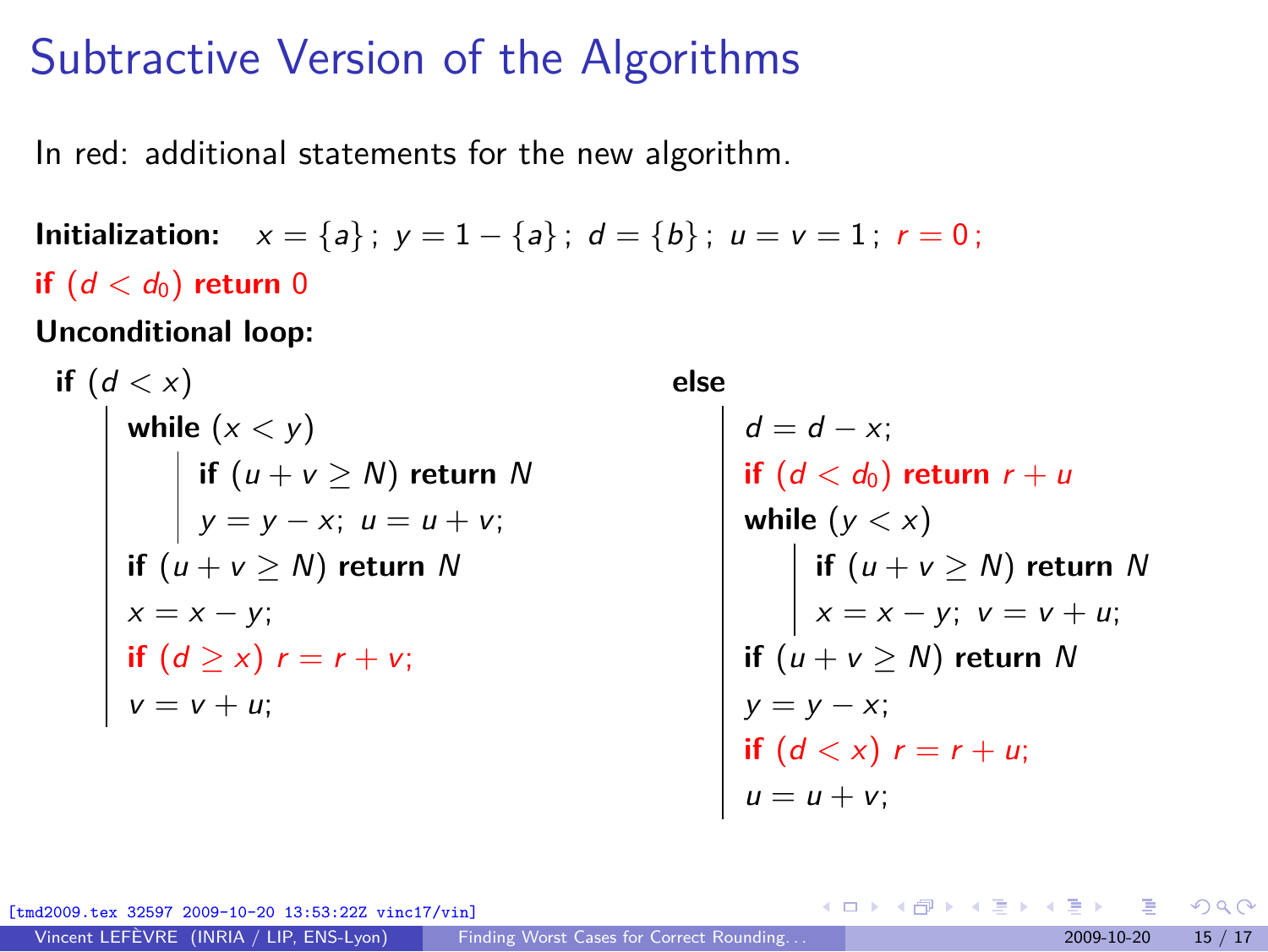#### Example of Domain Splitting

Input interval [1, 2] decomposed into  $2^{13} = 8192$  sub-intervals *I*.

For each sub-interval  $\ell$  of size  $2^{40}$ :

- $\bullet$  Function f is approximated by a degree-d polynomial.
- Code (C with the mpn layer of GMP) is generated: my algorithm is applied on sub-intervals J of  $2^{15} = 32768$  points (64-bit integer arithmetic), and in case of failure,  $2^{12} = 4096$  (or  $2^{11} = 2048$ ) points, and if this still fails, the naive method (difference table). Note: this can probably be improved, e.g. larger intervals J (with 128-bit arithmetic?), variant instead of the naive method. . .
- If GCC is used, the code is compiled using -fprofile-generate and tested on the first  $2^8 = 256$  sub-intervals (for up to 22% speed-up on Opteron).
- The code is recompiled using -fprofile-use and run.

The accuracy (chosen for efficiency) is not sufficient to determine the worst cases. A second filter step is necessary: conventional algorithm (much slower but run on much fewer inputs) on each potential worst case.

 $\Omega$ 

メロメメ 倒 メメ きょく ミメー